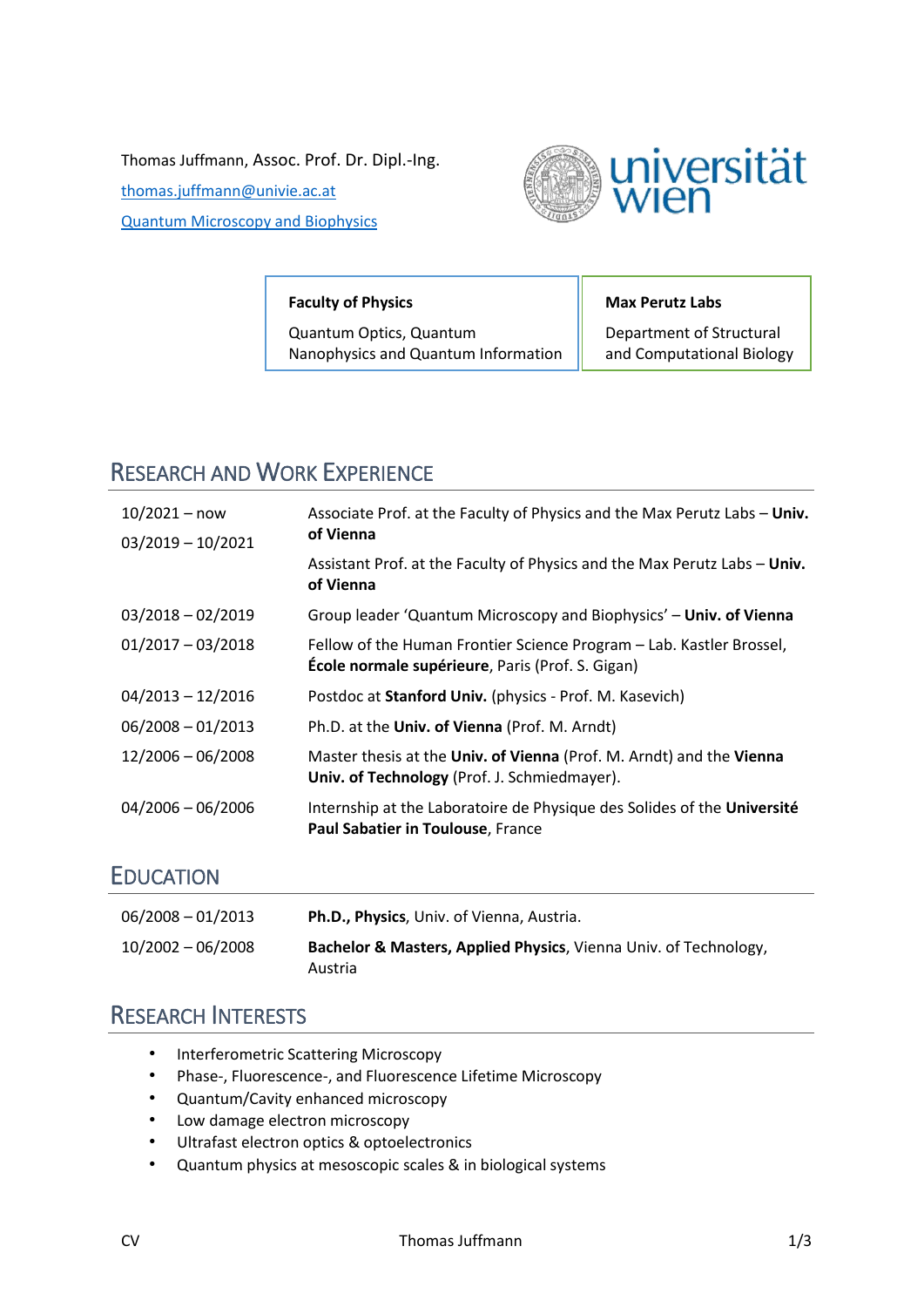# AWARDS AND HONORS

- 2022 ERC PoC grant
- 2021 FET proactive grant
- 2017 ERC starting grant
- 2017 Stanford Arts and Science Prize
- Results of PhD thesis in physics textbook: *Experimentalphysik 3, Atome, Moleküle und Festkörper* by Demtröder, Wolfgang (ISBN 978-3-662-49094-5), p. 87
- *Poster prize* at the ICAP 2012, French Physical Society
- 2012 *micrograph award*, Australian Microscopy & Microanalysis Research Facility
- *ESG-Nano-Prize 2010*, Erwin Schrödinger Society for Nanosciences

# PUBLICATIONS / PRESENTATIONS / PATENTS

**> 30 publications** in peer-reviewed journals (see https://orcid.org/0000-0002-7098-5736).

Selected publications:

- D Bouchet et al[, Fundamental bounds on the precision of classical phase microscopes,](https://scholar.google.com/scholar?oi=bibs&cluster=2269722500848920198&btnI=1&hl=en) Phys. Rev. Appl. 15, 2, 024047 (2021)
- R. Marchand et al., Optical near-field electron microscopy, Phys. Rev. Appl. 16, 1, 014008 (2021)
- T.Juffmann et al., Local Optimization of Wave-fronts for optimal sensitivity PHase Imaging (LowPhi), Optics Comm. (2020).
- S. Leedumrongwatthanakun et al., 'Programmable linear quantum networks with a multimode fibre', Nature Photonics 14, 139–142 (2020).
- A. Bowman et al., Efficient wide-field FLIM, Nature Comm., 10, 4561 (2019).
- T. Juffmann et al., Multi-pass transmission electron microscopy, Scientific Reports 7, 1699 (2017).
- T. Juffmann et al., Multi-pass microscopy, Nat. Comm. 7, 12858 (2016).
- T. Juffmann et al., Cavity enhanced RF photoelectron streaking, Phys. Rev. Lett. 115, 264803 (2015).
- Brand et al., An atomically thin matter-wave beam splitter, Nat. Nanotechnology 10, 845–848 (2015).
- T. Juffmann et al., Real-time single-molecule imaging of quantum interference, Nat. Nanotechnology 7, 297-300, (2012).
- T. Juffmann, Wave and Particle in Molecular Interference Lithography, Phys. Rev. Lett. 103, 263601 (2009).
- M. Arndt et al., Quantum physics meets biology, HFSP J. 3 386 (2009).

#### **> 50 invited and contributed talks** at international conferences and seminars

#### **1 U.S. patent, 3 patent applications**

### THIRD PARTY FUNDING

| 2021-2022 | ERC Proof of Concept - EOFLIM (150 $k \in$ , PI)                   |
|-----------|--------------------------------------------------------------------|
| 2021-2025 | FET Proactive - ONEM (Total 3.7 M€, PI (1.3 M€), Coordinator & PI) |
| 2017-2022 | ERC Starting grant – MicroMOUPE $(1.7M\epsilon, Pl)$               |
| 2017-2020 | Gordon and Betty Moore Foundation - QEM II (6M\$, co-author)       |